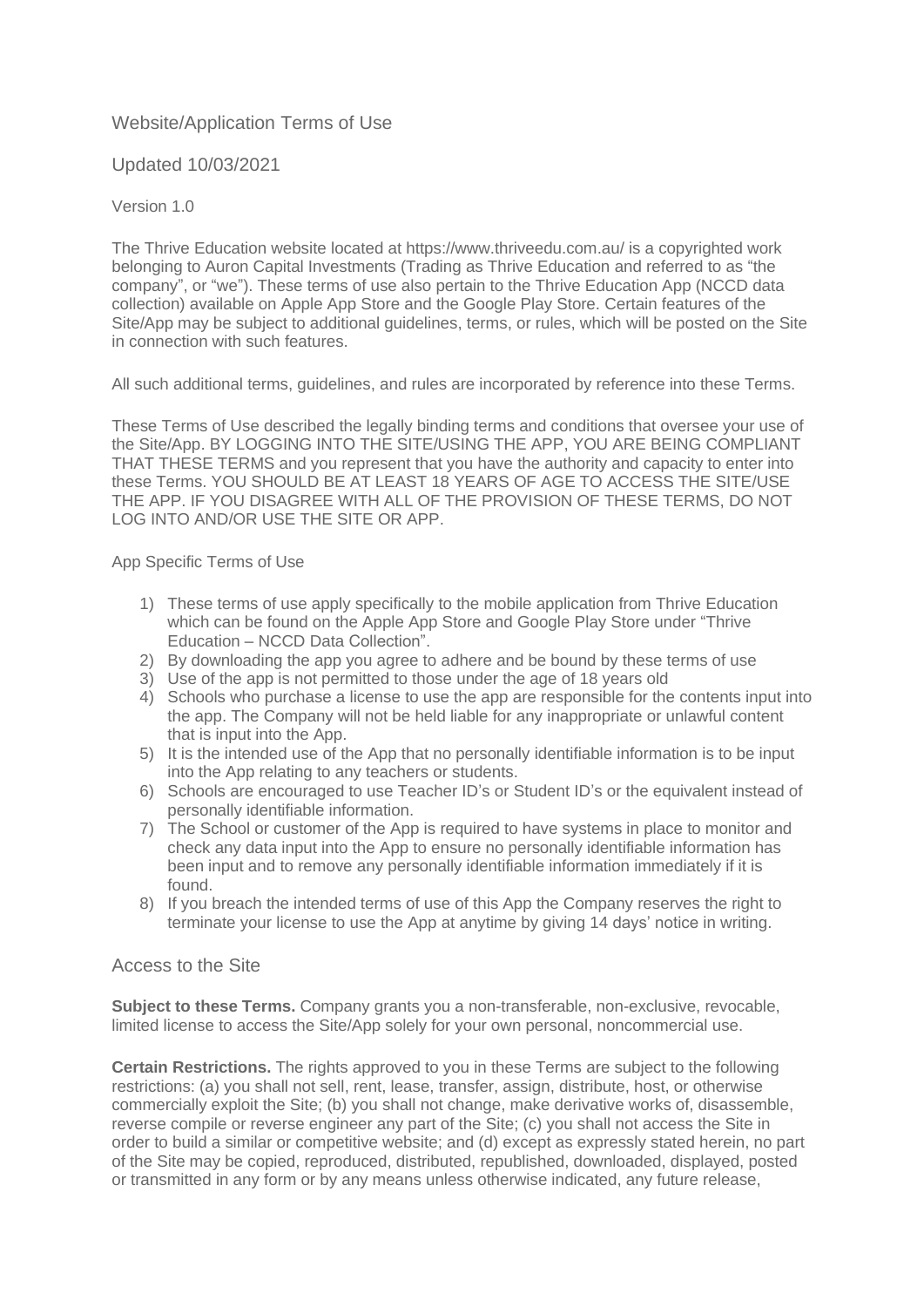update, or other addition to functionality of the Site shall be subject to these Terms. All copyright and other proprietary notices on the Site/App must be retained on all copies thereof.

The Company reserves the right to change, suspend, or cease the Site/App with or without notice to you. You approved that Company will not be held liable to you or any third-party for any change, interruption, or termination of the Site or any part.

**No Support or Maintenance.** You agree that the Company will have no obligation to provide you with any support in connection with the Site/App.

Excluding any User Content that you may provide, you are aware that all the intellectual property rights, including copyrights, patents, trademarks, and trade secrets, in the Site and its content are owned by Company or Company's suppliers. Note that these Terms and access to the Site do not give you any rights, title or interest in or to any intellectual property rights, except for the limited access rights expressed in Section 2.1. Company and its suppliers reserve all rights not granted in these Terms.

### Third-Party Links & Ads; Other Users

**Third-Party Links & Ads.** The Site may contain links to third-party websites and services, and/or display advertisements for third-parties. Such Third-Party Links & Ads are not under the control of Company, and Company is not responsible for any Third-Party Links & Ads. Company provides access to these Third-Party Links & Ads only as a convenience to you, and does not review, approve, monitor, endorse, warrant, or make any representations with respect to Third-Party Links & Ads. You use all Third-Party Links & Ads at your own risk, and should apply a suitable level of caution and discretion in doing so. When you click on any of the Third-Party Links & Ads, the applicable third party's terms and policies apply, including the third party's privacy and data gathering practices.

**Other Users.** Each Site user is solely responsible for any and all of its own User Content. Because we do not control User Content, you acknowledge and agree that we are not responsible for any User Content, whether provided by you or by others. You agree that Company will not be responsible for any loss or damage incurred as the result of any such interactions. If there is a dispute between you and any Site user, we are under no obligation to become involved.

You hereby release and forever discharge the Company and our officers, employees, agents, successors, and assigns from, and hereby waive and relinquish, each and every past, present and future dispute, claim, controversy, demand, right, obligation, liability, action and cause of action of every kind and nature, that has arisen or arises directly or indirectly out of, or that relates directly or indirectly to, the Site or App.

**Cookies and Web Beacons.** Like any other website, Thrive Education uses 'cookies'. These cookies are used to store information including visitors' preferences, and the pages on the website that the visitor accessed or visited. The information is used to optimize the users' experience by customizing our web page content based on visitors' browser type and/or other information.

#### **Disclaimers**

The site is provided on an "as-is" and "as available" basis, and company and our suppliers expressly disclaim any and all warranties and conditions of any kind, whether express, implied, or statutory, including all warranties or conditions of merchantability, fitness for a particular purpose, title, quiet enjoyment, accuracy, or non-infringement. We and our suppliers make not guarantee that the site will meet your requirements, will be available on an uninterrupted, timely,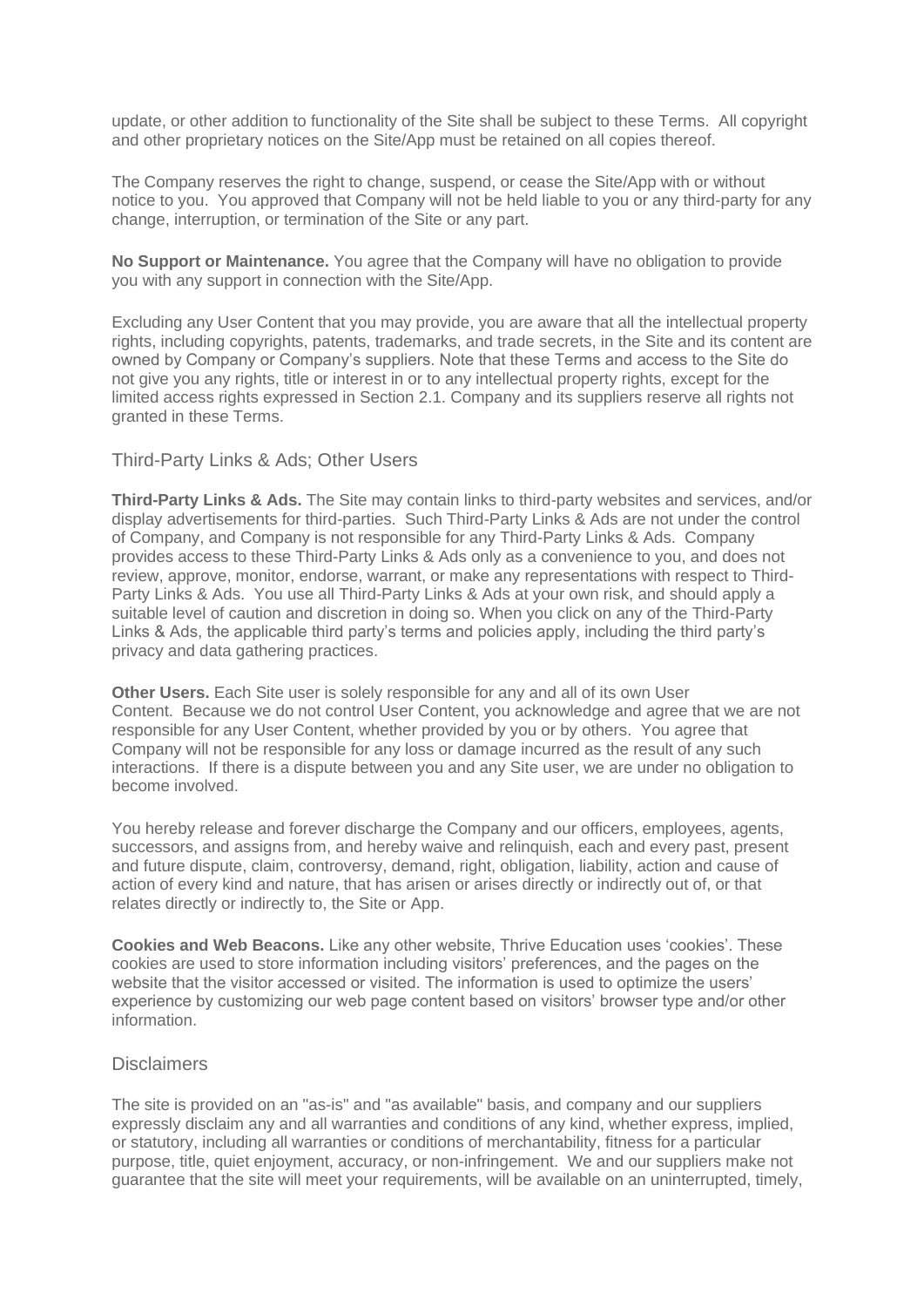secure, or error-free basis, or will be accurate, reliable, free of viruses or other harmful code, complete, legal, or safe. If applicable law requires any warranties with respect to the site, all such warranties are limited in duration to ninety (90) days from the date of first use.

Some jurisdictions do not allow the exclusion of implied warranties, so the above exclusion may not apply to you. Some jurisdictions do not allow limitations on how long an implied warranty lasts, so the above limitation may not apply to you.

## Limitation on Liability

To the maximum extent permitted by law, in no event shall company or our suppliers be liable to you or any third-party for any lost profits, lost data, costs of procurement of substitute products, or any indirect, consequential, exemplary, incidental, special or punitive damages arising from or relating to these terms or your use of, or incapability to use the site even if company has been advised of the possibility of such damages. Access to and use of the site is at your own discretion and risk, and you will be solely responsible for any damage to your device or computer system, or loss of data resulting therefrom.

To the maximum extent permitted by law, notwithstanding anything to the contrary contained herein, our liability to you for any damages arising from or related to this agreement, will at all times be limited. The existence of more than one claim will not enlarge this limit. You agree that our suppliers will have no liability of any kind arising from or relating to this agreement.

Some jurisdictions do not allow the limitation or exclusion of liability for incidental or consequential damages, so the above limitation or exclusion may not apply to you.

**Term and Termination.** Subject to this Section, these Terms will remain in full force and effect while you use the Site or App. We may suspend or terminate your rights to use the Site/App at any time for any reason at our sole discretion, including for any use of the Site in violation of these Terms. Upon termination of your rights under these Terms, your Account and right to access and use the Site will terminate immediately. You understand that any termination of your Account may involve deletion of your User Content associated with your Account from our live databases. Company will not have any liability whatsoever to you for any termination of your rights under these Terms. Even after your rights under these Terms are terminated, the following provisions of these Terms will remain in effect: Sections 2 through 2.5, Section 3 and Sections 4 through 10.

## Copyright Policy.

Company respects the intellectual property of others and asks that users of our Site do the same. In connection with our Site, we have adopted and implemented a policy respecting copyright law that provides for the removal of any infringing materials and for the termination of users of our online Site who are repeated infringers of intellectual property rights, including copyrights.

## **General**

These Terms are subject to occasional revision, and if we make any substantial changes, we may notify you by sending you an e-mail to the last e-mail address you provided to us and/or by prominently posting notice of the changes on our Site. You are responsible for providing us with your most current e-mail address. In the event that the last e-mail address that you have provided us is not valid our dispatch of the e-mail containing such notice will nonetheless constitute effective notice of the changes described in the notice. Any changes to these Terms will be effective upon the earliest of thirty (30) calendar days following our dispatch of an e-mail notice to you or thirty (30) calendar days following our posting of notice of the changes on our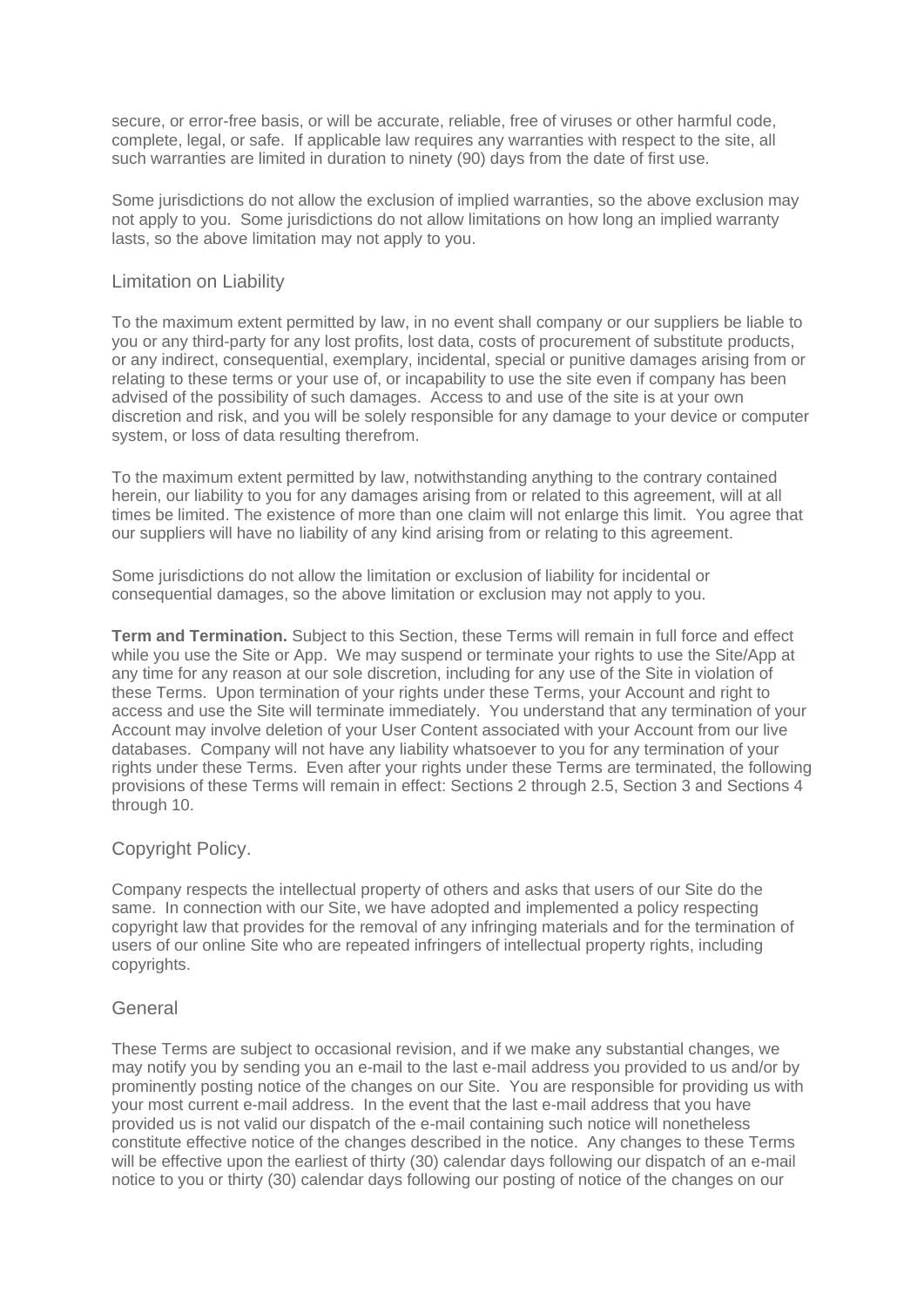Site. These changes will be effective immediately for new users of our Site. Continued use of our Site following notice of such changes shall indicate your acknowledgement of such changes and agreement to be bound by the terms and conditions of such changes.

**Applicability of Arbitration Agreement.** All claims and disputes in connection with the Terms or the use of any product or service provided by the Company that cannot be resolved informally or in small claims court shall be resolved by binding arbitration on an individual basis under the terms of this Arbitration Agreement. Unless otherwise agreed to, all arbitration proceedings shall be held in English. This Arbitration Agreement applies to you and the Company, and to any subsidiaries, affiliates, agents, employees, predecessors in interest, successors, and assigns, as well as all authorized or unauthorized users or beneficiaries of services or goods provided under the Terms.

**Notice Requirement and Informal Dispute Resolution.** Before either party may seek arbitration, the party must first send to the other party a written Notice of Dispute describing the nature and basis of the claim or dispute, and the requested relief. A Notice to the Company should be sent to: 2/3 Bishop Street Woolner NT 0820. After the Notice is received, you and the Company may attempt to resolve the claim or dispute informally. If you and the Company do not resolve the claim or dispute within thirty (30) days after the Notice is received, either party may begin an arbitration proceeding. The amount of any settlement offer made by any party may not be disclosed to the arbitrator until after the arbitrator has determined the amount of the award to which either party is entitled.

**Waiver of Jury Trial.** THE PARTIES HEREBY WAIVE THEIR CONSTITUTIONAL AND STATUTORY RIGHTS TO GO TO COURT AND HAVE A TRIAL IN FRONT OF A JUDGE OR A JURY, instead electing that all claims and disputes shall be resolved by arbitration under this Arbitration Agreement. Arbitration procedures are typically more limited, more efficient and less expensive than rules applicable in a court and are subject to very limited review by a court.

**Waiver of Class or Consolidated Actions.** All claims and disputes within the scope of this arbitration agreement must be arbitrated or litigated on an individual basis and not on a class basis, and claims of more than one customer or user cannot be arbitrated or litigated jointly or consolidated with those of any other customer or user.

**Confidentiality.** All aspects of the arbitration proceeding shall be strictly confidential. The parties agree to maintain confidentiality unless otherwise required by law. This paragraph shall not prevent a party from submitting to a court of law any information necessary to enforce this Agreement, to enforce an arbitration award, or to seek injunctive or equitable relief.

**Severability.** If any part or parts of this Arbitration Agreement are found under the law to be invalid or unenforceable by a court of competent jurisdiction, then such specific part or parts shall be of no force and effect and shall be severed and the remainder of the Agreement shall continue in full force and effect.

**Right to Waive.** Any or all of the rights and limitations set forth in this Arbitration Agreement may be waived by the party against whom the claim is asserted. Such waiver shall not waive or affect any other portion of this Arbitration Agreement.

**Survival of Agreement.** This Arbitration Agreement will survive the termination of your relationship with Company.

**Small Claims Court.** Nonetheless the foregoing, either you or the Company may bring an individual action in small claims court.